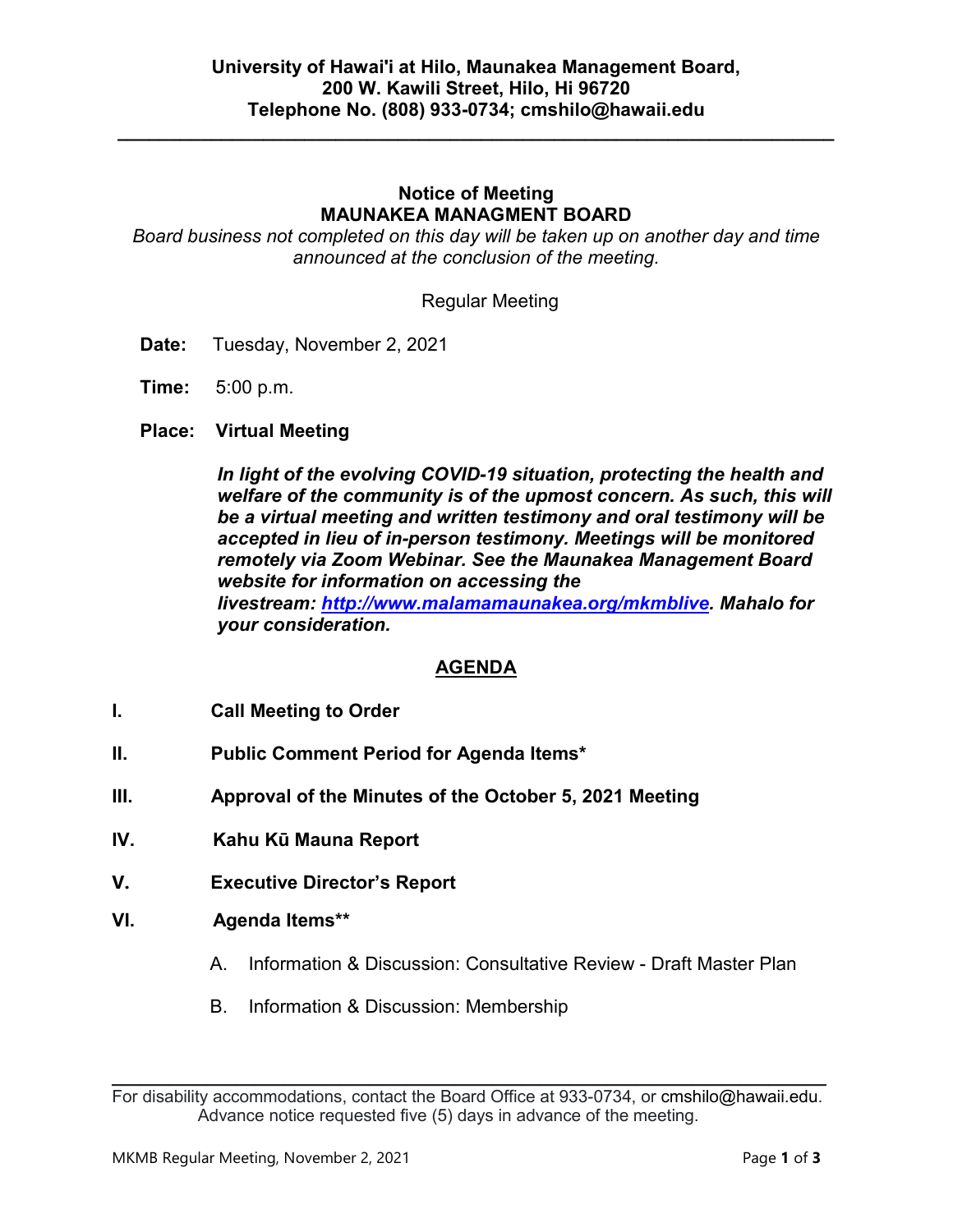**\_\_\_\_\_\_\_\_\_\_\_\_\_\_\_\_\_\_\_\_\_\_\_\_\_\_\_\_\_\_\_\_\_\_\_\_\_\_\_\_\_\_\_\_\_\_\_\_\_\_\_\_\_\_\_\_\_\_\_\_\_\_\_\_\_\_\_\_\_**

**VII. Executive Session to consult with the Board's attorney on questions and issues pertaining to the Board's powers, duties, privileges, immunities, and liabilities pursuant to HRS §92-5(a)(4), regarding Community Engagement.**

### **VIII. Announcements**

A. Next Meeting: December 7, 2021, at a location to be determined

### **IX. Adjournment**

If the need arises with respect to any item on the agenda, the Board may elect to convene in executive session pursuant to Sections 92-4 and 92-5 (a)(4), Hawaii Revised Statutes, to consult with the Board's attorney on questions and issues pertaining to the Board's powers, duties, privileges, immunities, and liabilities.

### **\*HOW TO PROVIDE TESTIMONY**

# **Oral Public Testimony**

If you would like to provide oral public testimony during this meeting, please submit a request to [mkmb-testimony-grp@hawaii.edu](mailto:mkmb-testimony-grp@hawaii.edu) and identify the agenda item you would like to provide oral public testimony **by 2:00 p.m. Tuesday, November 2, 2021.** You will be notified by email receipt of your request and instructions on how to participate.

### **Written Public Testimony**

In addition to oral public testimony during the meeting, the MKMB welcomes public participation through the submission of written testimony by any of the following options:

• via email sent to [mkmb-testimony-grp@hawaii.edu](mailto:mkmb-testimony-grp@hawaii.edu)

• via regular mail sent to Center for Maunakea Stewardship, 640 N. Aohoku Place, Hilo, HI 96720

- via facsimile (fax) to CMS at (808) 933-3208.
- **the deadline for submitting written testimony is by 2:00 p.m. Monday, November 1, 2021**

 $\mathcal{L}_\text{max}$  and  $\mathcal{L}_\text{max}$  and  $\mathcal{L}_\text{max}$  and  $\mathcal{L}_\text{max}$  and  $\mathcal{L}_\text{max}$  and  $\mathcal{L}_\text{max}$ For disability accommodations, contact the Board Office at 933-0734, or [cmshilo@hawaii.edu.](mailto:cmshilo@hawaii.edu) Advance notice requested five (5) days in advance of the meeting.